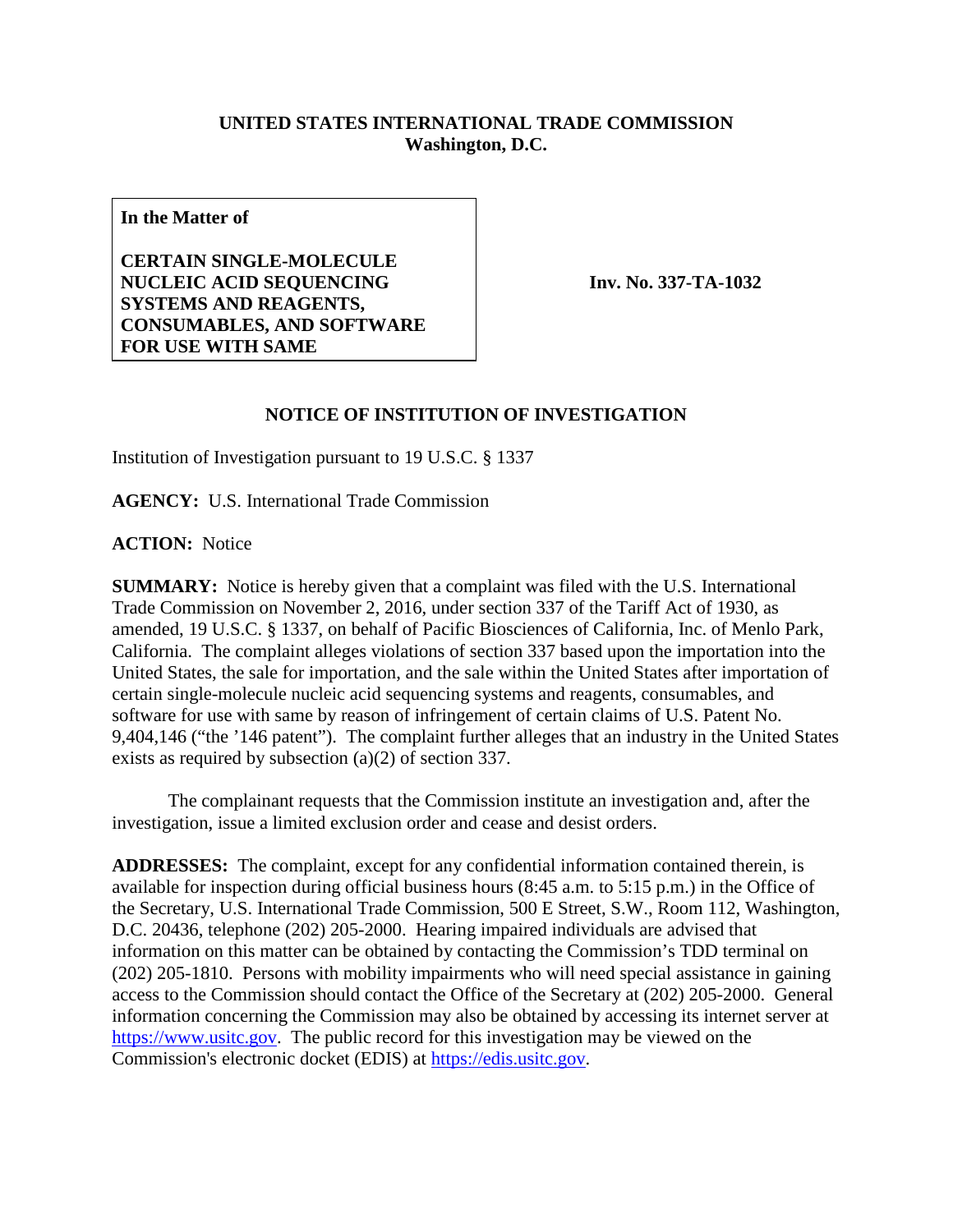**FOR FURTHER INFORMATION CONTACT:** The Office of Unfair Import Investigations, U.S. International Trade Commission, telephone (202) 205-2560.

**AUTHORITY:** The authority for institution of this investigation is contained in section 337 of the Tariff Act of 1930, as amended, and in section 210.10 of the Commission's Rules of Practice and Procedure, 19 C.F.R. § 210.10 (2016).

SCOPE OF INVESTIGATION: Having considered the complaint, the U.S. International Trade Commission, on December 2, 2016, **ORDERED THAT** –

(1) Pursuant to subsection (b) of section 337 of the Tariff Act of 1930, as amended, an investigation be instituted to determine whether there is a violation of subsection  $(a)(1)(B)$  of section 337 in the importation into the United States, the sale for importation, or the sale within the United States after importation of certain single-molecule nucleic acid sequencing systems and reagents, consumables, and software for use with same by reason of infringement of one or more of claims 1, 5-7, 10, 14, 16-21, and 23-25 of the '146 patent, and whether an industry in the United States exists as required by subsection (a)(2) of section 337;

(2) Pursuant to Commission Rule  $210.50(b)(1)$ , 19 C.F.R. §  $210.50(b)(1)$ , the presiding administrative law judge shall take evidence or other information and hear arguments from the parties and other interested persons with respect to the public interest in this investigation, as appropriate, and provide the Commission with findings of fact and a recommended determination on this issue, which shall be limited to the statutory public interest factors set forth in 19 U.S.C. §§ 1337(d)(1), (f)(1), (g)(1);

(3) For the purpose of the investigation so instituted, the following are hereby named as parties upon which this notice of investigation shall be served:

(a) The complainant is:

Pacific Biosciences of California, Inc. 1380 Willow Park Road Menlo Park, CA 94025

(b) The respondents are the following entities alleged to be in violation of section 337, and are the parties upon which the complaint is to be served:

> Oxford Nanopore Technologies Ltd. Edmund Cartwright House 4 Robert Robinson Avenue Oxford Science Park, Oxford, OX4 4GA United Kingdom

Oxford Nanopore Technologies, Inc. 1 Kendall Square, Building 200 Cambridge, MA 02139